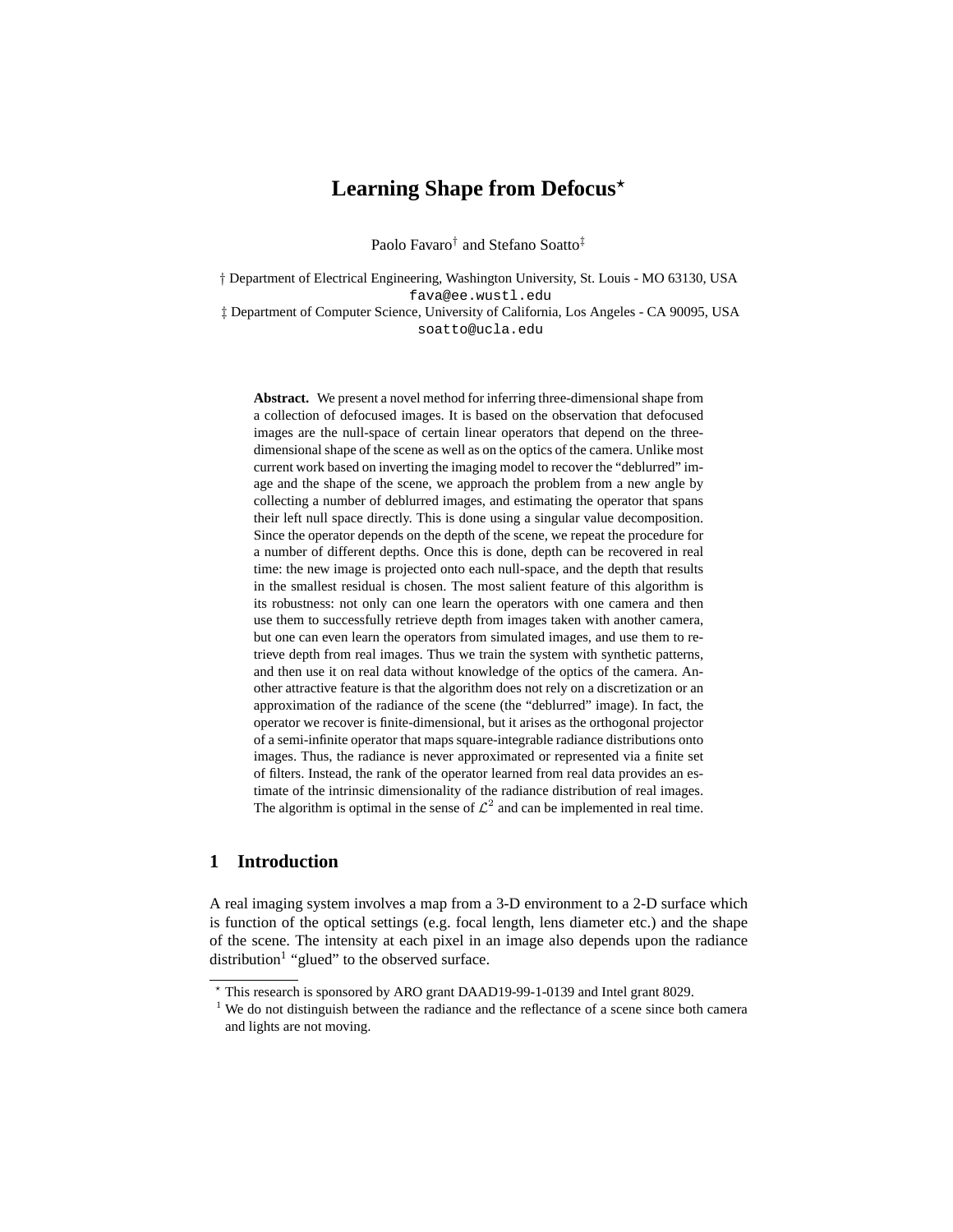Estimating shape from defocus consists in retrieving the depth information of a scene exploiting the blurring variation of a number of images captured at different focus settings. Together with depth, one can also recover the radiance distribution. Thus, the whole system is not only useful as a modality to retrieve depth with a single camera, but can also be used, for example, to enhance pictorial recognition systems by providing shape cues.

Defocused images are typically modeled as the result of a linear operator with a kernel that depends upon the optics of the camera as well as the three-dimensional shape of the scene, acting on an "ideal" deblurred image. The process can be expressed as:

$$
I_p(x,y) = \int h_p^s(x,y)dR
$$
 (1)

where  $I_p$  denotes the image generated with optics parameters  $p$ ,  $(x, y)$  are coordinates lying on a compact discrete lattice (defined on the image plane),  $h_p^s$  is a family of kernels that depends on the scene shape s and the parameters p, and  $\hat{R}$  is the radiance distribution defined on the continuous 3-D space.

If we collect a number  $K$  of images with different parameters  $p$ , and organize them as  $I = [I_{p_1} I_{p_2} \dots I_{p_K}]$  and we do the same for the corresponding kernels  $h^s =$  $[h_{p_1}^s h_{p_2}^s \dots h_{p_K}^s]$ , then the equations can be rewritten more compactly as:

$$
I(x,y) = \int h^s(x,y)dR
$$
 (2)

and we can pose the estimation of shape and radiance from blurred images as the following optimization problem:

$$
\hat{s}, \hat{R} \doteq \arg\min_{s,R} \left\| I - \int h^s dR \right\|^2 \tag{3}
$$

where  $\|\cdot\|$  is the Euclidean norm. Typically, the problem is addressed by inverting the imaging model to retrieve both the radiance distribution (the "deblurred" image) and the shape of the scene (the kernel parameters). This is a severely ill-posed inverse problem.

#### **1.1 Relation to previous work**

This work falls within the general category of passive methods for depth from defocus. That is, no active illumination is used, and no active control on the focus setting is performed (shape from focus [7, 9]). A common assumption in passive shape from defocus is that shape can be approximated locally with planes parallel to the image plane. This implies that the family of kernels describing the imaging process is shift-invariant and common techniques can be applied such as Fourier transforms, moment filters, estimating relative blurring between images, or approximating images in the spatial domain through polynomials or simple discretizations [4, 5, 10–14]. Some work has been done also when kernels are shift-varying [8] and Markov random fields have been proposed as models for both depth and focused image [1, 3]. Our approach differs from most current approaches in that we bypass both the modeling of the optics and the choice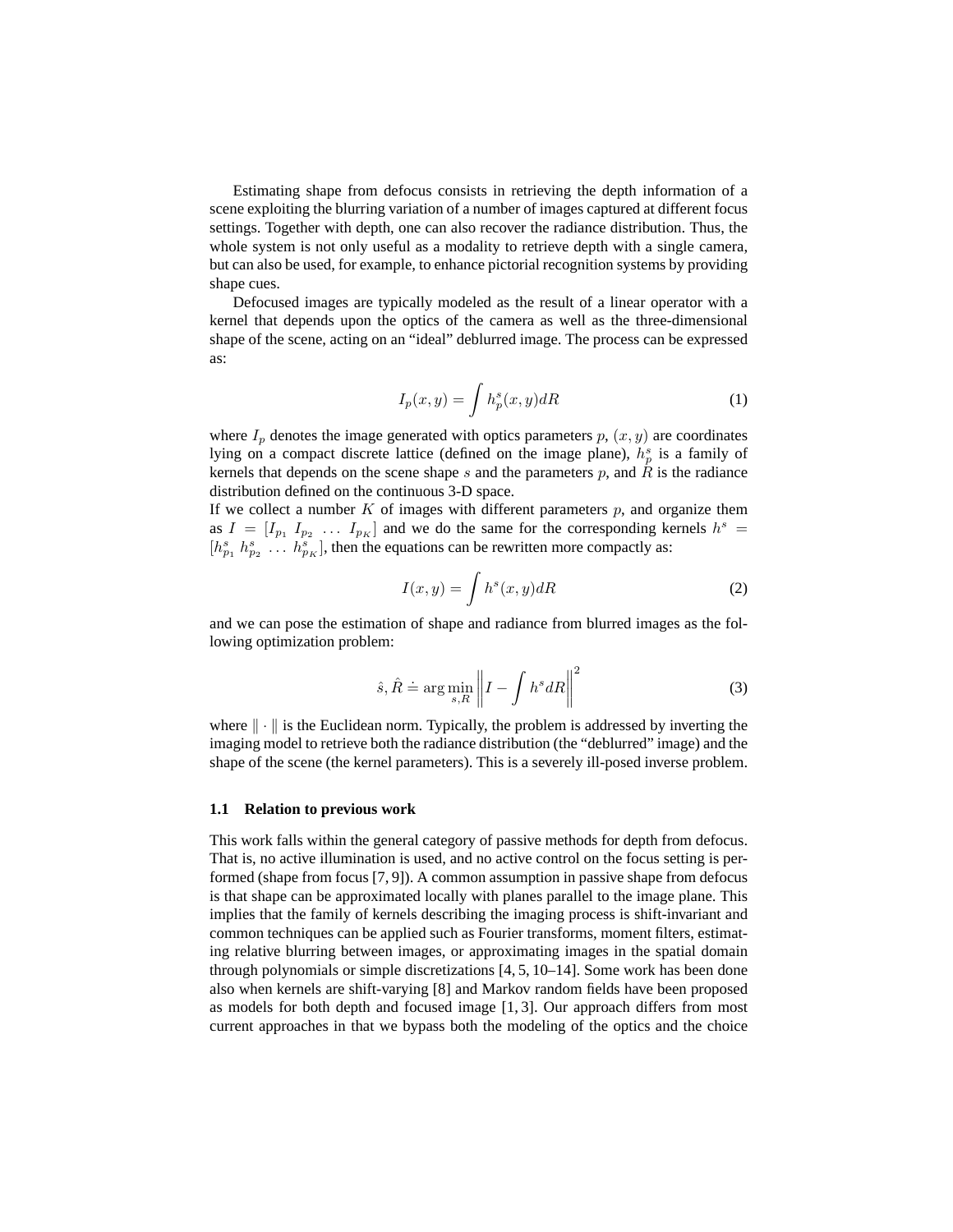of a finite-dimensional representations for the radiance. Instead, working in a learning framework, we automatically learn the defocusing process through the properties of linear operators. Our approach could potentially be applied to solve blind deconvolution problems in different fields.

When modeling the optics, one is faced with the problem of choosing the kernel family that best approximates the real imaging process. Kernel families (or *point spread functions*, PSF) adopted by most of the algorithms in the literature include *pillbox* functions and Gaussians. Also, during the shape reconstruction process, many algorithms require modeling the radiance using an ad-hoc choice of a basis of filters, or a discretization. Our approach does not entail any modeling of the PSF, nor a choice of a finite representation for the radiance distribution. We construct a set of linear operators (matrices) which are learned from blurred images. In order to do this, we generate a training set of images of a certain shape<sup>2</sup>, by changing the radiance distribution defined on its surface. Then, we capture the surface parameters common to the training set using the singular value decomposition (SVD), and build an orthogonal projector operator such that novel images generated by the same shape, but with any radiance, belong to its null space. We repeat this procedure for a number of shapes and store the resulting set of operators. Then, we compute the residual for each stored operator. Depth is estimated at each pixel by searching for the operator leading to the minimum residual. These operations involve only a finite set of matrix-vector computations (of the size of the set of the pre-computed orthogonal operators) which can be performed independently at each pixel on the images, allowing for high parallelism. Hence, the whole system can be implemented in real-time. Notice that, since the same set of operators is used for any novel set of images, shape reconstruction is independent of the radiance distribution, and no approximations or finite representations is required.

### **2 Learning defocus**

In this section we will explain in detail how to *learn* shape from defocused images through orthogonal operators, and how to use them to retrieve shape from novel images.

#### **2.1 Formalization of the problem**

Under mild assumptions on the reflectance of the scene, the integral in Eq. (2) can be interpreted in the Riemannian sense (see [2]). If we choose a suitable parameterization, Interpreted in the Kiemannian sense (see [2]). If we choose a suitable parameterization,<br>we can rewrite Eq. (2) as  $\int_{\mathbb{R}^2} h^s(x, y, \hat{x}, \hat{y}) r(\hat{x}, \hat{y}) d\hat{x} d\hat{y}$ , where r is the radiant density. r belongs to the Hilbert space  $\mathcal{L}^2(\mathbb{R}^2)$  with the inner product  $\langle \cdot, \cdot \rangle : \mathcal{L}^2(\mathbb{R}^2) \times \mathcal{L}^2(\mathbb{R}^2) \mapsto$ R defined by:

$$
(f,g)\mapsto \langle f,g\rangle \doteq \int f(\hat{x},\hat{y})g(\hat{x},\hat{y})d\hat{x}d\hat{y}.\tag{4}
$$

Since images are defined on a compact lattice  $C \doteq \mathbb{R}^{M \times N}$  (the CCD array grid), where images have size  $M \times N$  pixels, it is also useful to recall the finite dimensional

 $2<sup>2</sup>$  In our current implementation we choose planes parallel to the image plane, but the method can be extended to other shapes as well.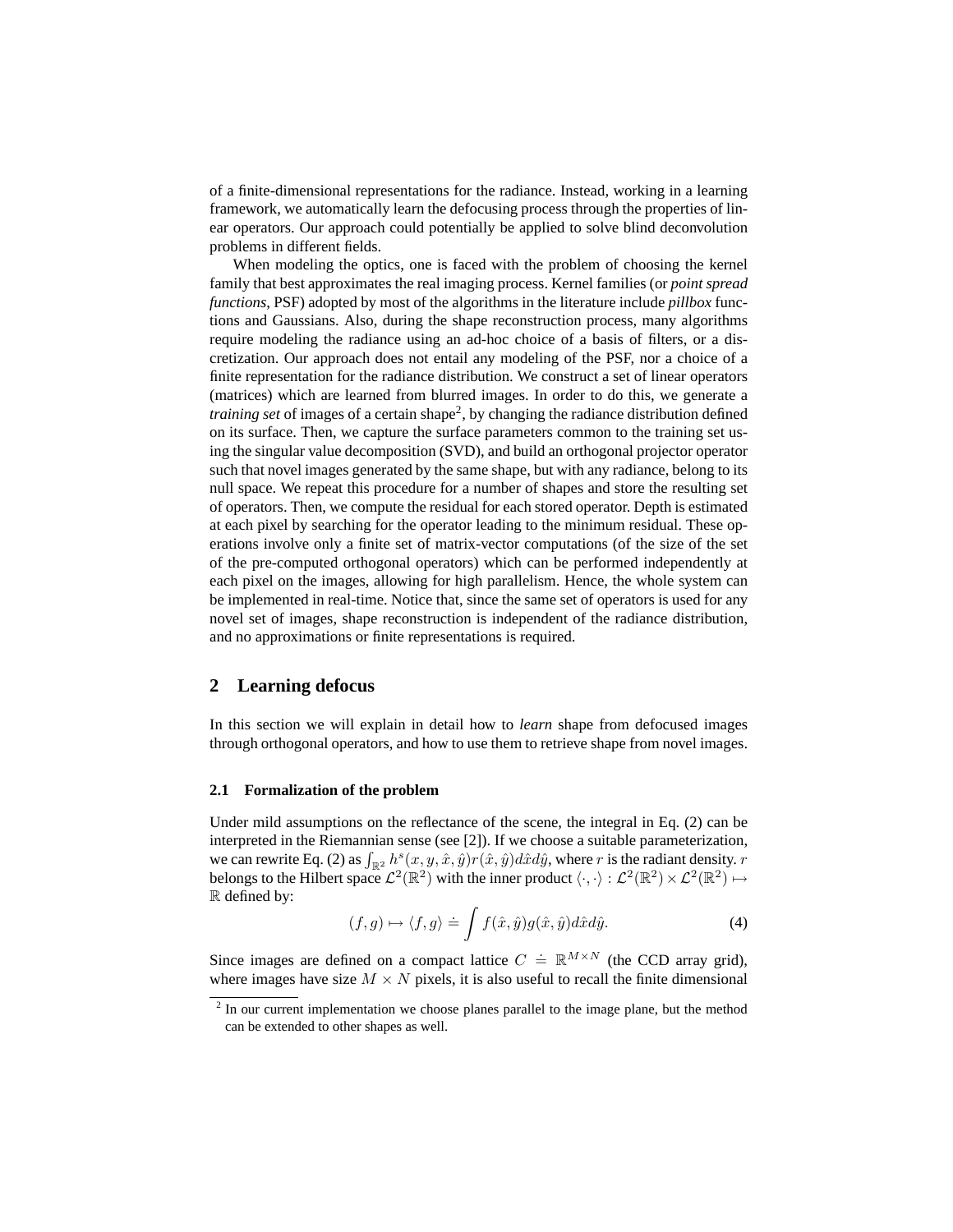Hilbert space  $\mathbb{R}^L$  of vectors, where  $L = M \times N \times K$ , with inner product  $\ll \cdot, \cdot \gg$ :  $\mathbb{R}^L \times \mathbb{R}^L \mapsto \mathbb{R}$  defined as:

$$
(V, W) \mapsto \ll V, W \gg \doteq \sum_{i=1}^{L} V_i W_i.
$$
 (5)

We define the linear operator  $H_s: \mathcal{L}^2(\mathbb{R}^2) \mapsto \mathbb{R}^L$  such that  $r \mapsto \langle h^s(x, y), r \rangle$ . Using this notation, we can rewrite our imaging model as

$$
I(x,y) = (H_s r)(x,y). \tag{6}
$$

The problem can then be stated as

$$
s, r = \arg\min_{s \in D, r \in \mathcal{L}^2(\mathbb{R}^2)} \|I - H_s r\|^2
$$
 (7)

where D is a suitable compact set (the space of shapes), and the norm  $\|\cdot\|$  is naturally induced by the inner product relative to the same Hilbert space, i.e.  $||V||^2 = \ll V, V \gg$ .

#### **2.2 Learning null spaces**

In order to compute explicitly our interest operators, we need some definitions. Since  $H_s$  is a linear bounded operator, it admits a unique adjoint  $H_s^*$ :  $\mathbb{R}^L \mapsto \mathcal{L}^2(\mathbb{R}^2)$ , mapping  $I \mapsto \leq \hat{h}^s(\hat{x}, \hat{y}), I \gg$ , where  $\hat{h}^s(\hat{x}, \hat{y}, x, y) = h^s(x, y, \hat{x}, \hat{y})$ , and such that

$$
\ll H_s r, I \gg = \langle r, H_s^* I \rangle \tag{8}
$$

for any  $r \in \mathcal{L}^2(\mathbb{R}^2)$  and  $I \in \mathbb{R}^L$ . Now we are ready to define the orthogonal projector, which is a matrix  $H_s^{\perp} : \mathbb{R}^L \mapsto \mathbb{R}^L$  with  $I \mapsto H_s^{\perp}I = I - (H_s H_s^{\dagger})I$ , where  $H_s^{\dagger}$  is the (Moore-Penrose) pseudo-inverse. The pseudo-inverse, when it exists, is defined as the operator  $H_s^{\dagger} : \mathbb{R}^L \mapsto \mathcal{L}^2(\mathbb{R}^2)$  such that  $r = H_s^{\dagger}I$  satisfies  $H_s^*(H_s r) = H_s^*I$ .

The orthogonal operator  $H_s^{\perp}$  is useful in that the original (infinite dimensional) minimization in Eq. (7) can be transformed into a finite-dimensional one. This is guaranteed by the fact that the functionals

$$
\Phi(s,r) = \|I - H_s r\|^2 \tag{9}
$$

$$
\Psi(s) = \|H_s^{\perp}I\|^2 \quad \text{with } r = H_s^{\dagger}I \tag{10}
$$

have the same set of local extrema, assuming that there exists a non-null operator  $H_s^{\perp}$ and an operator  $H_s^{\dagger}$ , as discussed in [6, 11].

Rather than obtaining a closed form solution for  $H_s^{\perp}$ , we take a different point of view, and choose to compute it numerically exploiting its properties.  $H_s^{\perp}$  is a symmetric matrix (i.e. such that  $H_s^{\perp} = (H_s^{\perp})^T$ ) which is also idempotent (i.e. such that  $H_s^{\perp} =$  $(H_s^{\perp})^2$ ). According to the first property, we can write  $H_s^{\perp}$  as the product of a matrix A of dimensions  $m \times n$ ,  $m \geq n$ , with its transpose; for the second property we have that the columns of A must be orthonormal, and thus  $H_s^{\perp}$  can uniquely be written as:

$$
H_s^{\perp} = AA^T \tag{11}
$$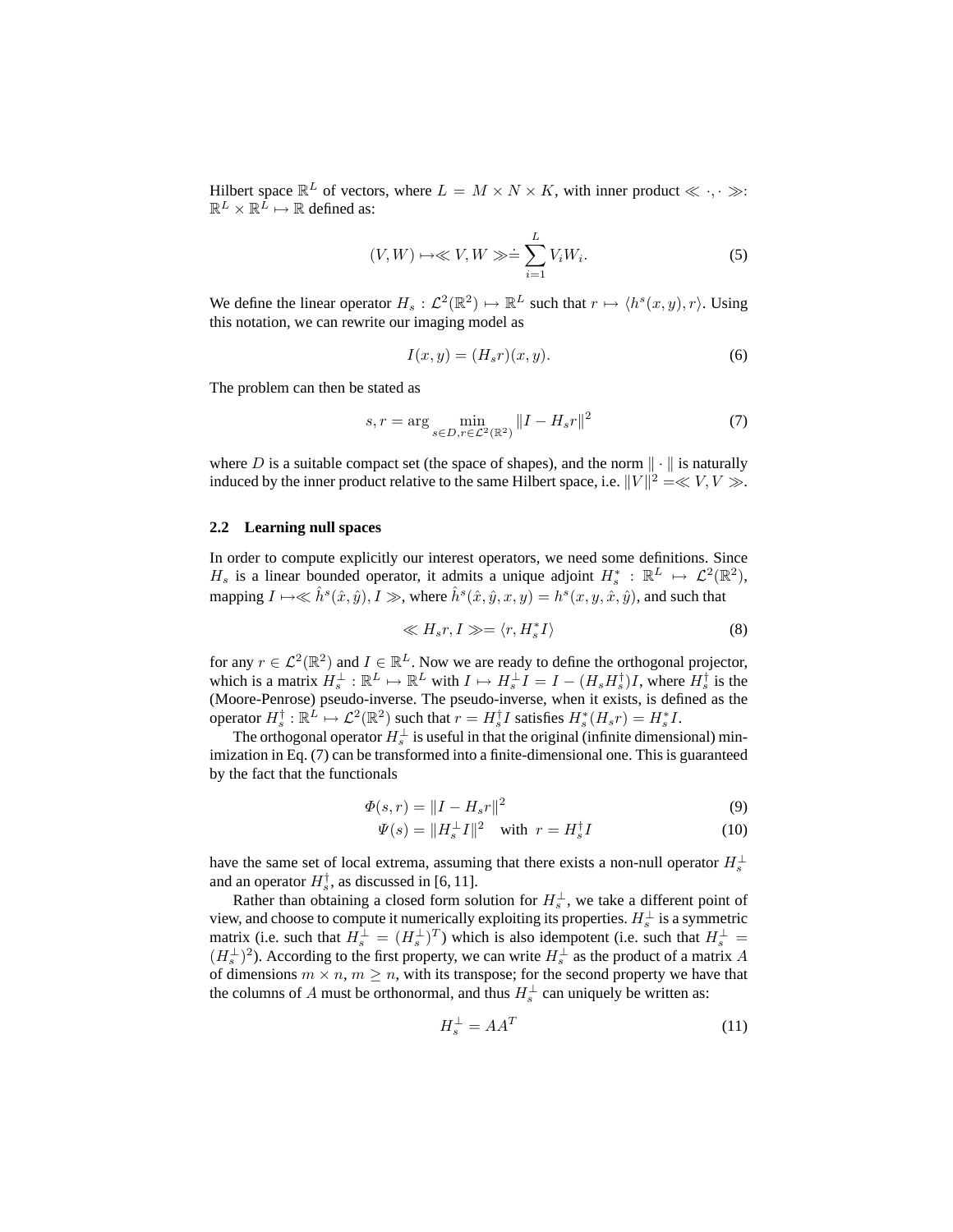where  $A \in V_{n,m}$  and  $V_{n,m}$  is a Stiefel manifold<sup>3</sup>. Furthermore, from Eq. (10), the null space of  $H_s^{\perp}$  is all of the range of  $H_s$ . That is, given any set of T images  $\{I_i\}_{i=1...T}$ generated by the same shape  $s_1$ , for fixed focal settings, but changing radiance densities, we have  $||H_{s_1}^{\perp}I_i||^2 = 0$   $\forall i = 1...T$ , where  $H_{s_1}^{\perp}$  has been trained with shape  $s_1$ .

Now we are ready to list the 4 steps to *learn*  $H_s^{\perp}$  from data, once a specific class of shapes has been chosen:

- 1. Generate a number T of training images  $I_1 \ldots I_T$  of the shape s changing the optical settings; for example, see Figure 3. On the left two images have been generated. One horizontal stripe from each of the images corresponds to the same equifocal plane<sup>4</sup> in the scene. Hence, we can split each of the two stripes in  $T$  square windows. Then, we couple corresponding windows from the two stripes and collect them into  $I_i$ . Every image  $I_i$  is generated by a different radiance density  $r_i$ . Then, rearrange  $I_i$  in a column vector of length L for each  $i = 1 \dots T$ ;
- 2. Collect all images into a matrix  $P = [I_1 I_2 ... I_T]$  of dimensions  $L \times T$ . Apply the singular value decomposition (SVD) to P such that  $P = USV<sup>T</sup>$ . Figure 1 shows the resulting  $P$  for a single depth level and two optical settings;
- 3. Determine the rank  $q$  of  $P$  (for example by imposing a threshold on the singular values);
- 4. Decompose U as  $U = [U_1 U_2]$ , where  $U_1$  contains the first q columns of U and  $U_2$ the remaining columns; then build  $H_s^{\perp}$  as:

$$
H_s^{\perp} = U_2 U_2^T. \tag{12}
$$

The number  $T$  of training images has to be at least bigger or equal than  $L$  (in our experiments we set  $T = 2L$ ). Otherwise, the rank of P will not be determined by the defocusing process, but by the lack of data.

*Remark 1.* It is interesting to note that the rank of  $H_s^{\perp}$  relates inversely with the intrinsic dimensionality of the observed radiance. For example, if in the training phase we employ "simple" radiance densities, for example piecewise constant intensities, the rank of  $P$  will be low, and, as a consequence, the rank of the resulting operator  $H_s^\perp$  will be high. Intuitively, as the rank of  $H_s^{\perp}$  approaches L (the maximum value allowed), the bigger the set of possible orthogonal operators will be, and the bigger the space of shapes that can be distinguished.

This gives insight into how to estimate shape from defocus using linear operators, which is the case of most of the algorithms in the literature. There is a fundamental tradeoff between the precision with which we can determine shape and the precision with which we can model the radiance dimensionality: *the finer the shape estimation,*

<sup>&</sup>lt;sup>3</sup> A Stiefel manifold  $V_{n,m}$  is a space where each point is a set of n orthonormal vectors  $v \in \mathbb{R}^m$ and  $n \leq m$ :  $V_{n,m} = \{X(m \times n) : X^T X = I_d(n)\}$ , where  $I_d(n)$  is the  $n \times n$  identity matrix.

<sup>&</sup>lt;sup>4</sup> An equifocal plane is a plane parallel to both the image plane and the lens plane. By the thin lens law, such a plane contains points with the same focal.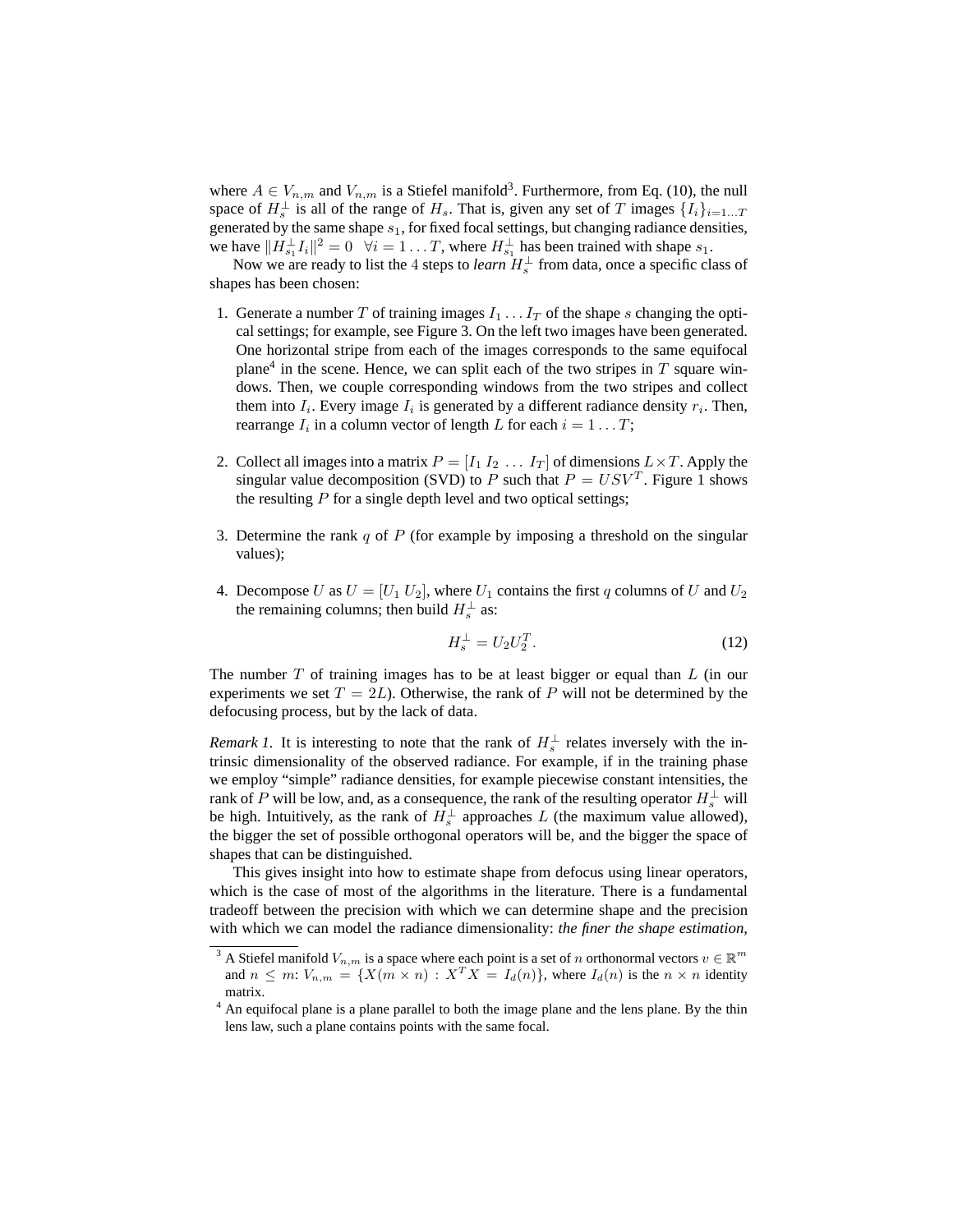*and the more we require "simple" radiance densities. The more we model high dimensionality radiance densities, and the rougher the shape estimation*.

### **2.3 Estimating shape**

Certainly, it would not be feasible to apply the previous procedure to "recognize" any kind of shape. The set of orthogonal operators we can build is always with finite dimension, and hence we are only able to reconstruct shapes (which are defined in the continuum) up to a class of equivalence. Even restricting the system to recognize a small set of shapes would not be the best answer to the problem, since that would reduce the range of applications. Therefore, we choose to simplify the problem by assuming that locally, at each point on the image plane, the corresponding surface can be approximated with an equifocal plane. Thus, restricting our attention to a small window around each pixel, we estimate the corresponding surface through one single parameter, its depth in the camera frame. Notice that the image model (2) does not hold exactly when restricted to a small window of the input image. In fact, it does not take into account additional terms coming from outside the window. However, these terms are automatically modeled during the training phase (see Section (2.2)), since we obtain the operators  $H_s^{\perp}$ using images with such artifacts. The overall effect is a "weighting" of the operators, where components relative to the window boundary will have smaller values than the others (see Figure 2).

Also, to achieve real-time performance, we propose to pre-compute a finite set of operators for chosen depths. Then, the estimation process consists in computing the norm (10) for each operator and searching for the one leading to the smallest residual. The procedure can be summarized as follows:

- 1. Choose a finite set of depths S (i.e. our depth resolution) and a window size  $W \times W$ such that the equifocal assumption holds (in our experiments we choose windows of  $7 \times 7$  pixels). Then pre-compute the corresponding set of orthogonal operators using the algorithm described in Section (2.2)
- 2. At each pixel  $(i, j)$  of the novel L input images, collect the surrounding window of size  $W \times W$  and rearrange the resulting set of windows into a column vector I (of length  $LW^2$ )
- 3. Compute the cost function  $||H_d^{\perp}I||^2$  for each depth value  $d \in \mathcal{S}$  and search for the minimum. The depth value  $\hat{d}$  leading to the minimum is set to be the reconstructed depth of the surface at  $(i, j)$ .

This algorithm enjoys a number of properties that make it suitable for real-time implementation. First, the only operations involved are matrix-vector multiplications, which can be easily implemented in hardware. Second, the process is carried out at each pixel independently, enabling for high parallelism computations. It would be possible, for example, to have CCD arrays where each pixel is a computing unit returning the depth relative to it.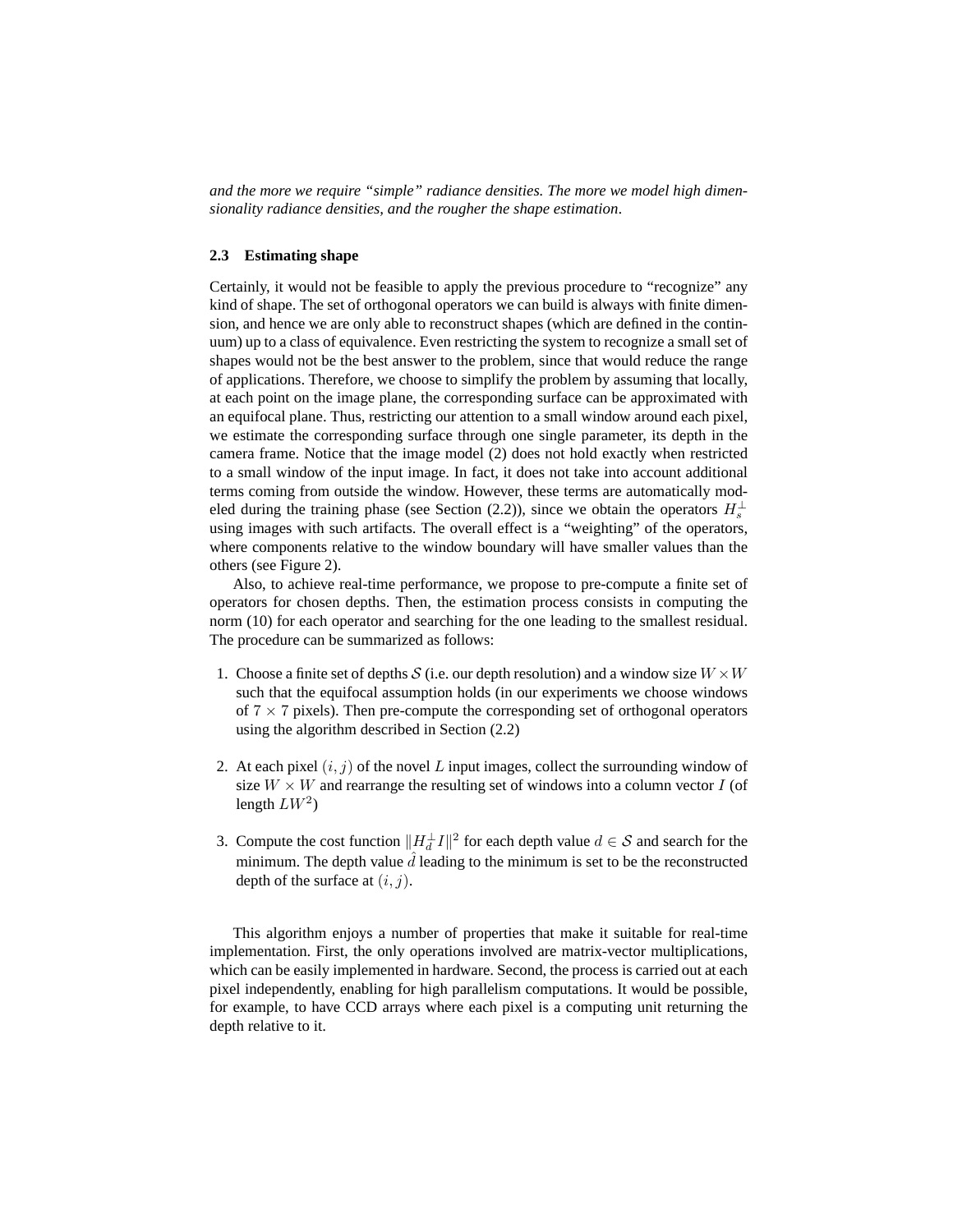Also, as to overcome the limitations of choosing a finite set of depth levels, one can further refine the estimates by interpolating the computed cost function. The search process can be accelerated, using well-known descent methods (i.e. gradient descent, Newton-Raphson, tangents etc.), or using a dicotomic search, or exploiting the previous estimates as a starting point (this relies on smoothness assumptions on the shape). All these improvements are possible since the computed cost functions are smooth, as it can be seen in Figure 5.

### **3 Experiments**

We test our algorithm on both synthetic and real images. In generating a synthetic set of images, we use a *pillbox* kernel, for simplicity. We use such synthetic images to train the system, and then test the reconstruction on real images captured using a camera kindly lent to us by S. K. Nayar. It has two CCDs mounted on carts with one degree of freedom along the optical axis. These carts can be shifted by means of micrometers, which allows for a fine tuning of the focal settings.

#### **3.1 Experiments with synthetic data**

In Figure 1 we show part of the training set used to compute the orthogonal operators. We choose a set of 51 depth levels and optical settings such that the maximum blurring radius is of 1.7 pixels. The first and last depth levels correspond to the first and second focal planes. We generate random radiance densities and for each of them compute the images as if they were generated by equifocal planes placed at all the chosen depth levels. Based on these images we compute the 51 orthogonal operators  $H_s^{\perp}$ , 6 of which are shown in Figure 2. Notice that the operators are symmetric and that as we go from the smallest value of the parameter  $s$  (relative to the first depth level) to the biggest one (relative to the last depth level), the distribution of "weights" moves from one side of the matrix to the other, corresponding to the image more in focus.

To estimate the performance of the algorithm we generate a set of two novel images of  $51 \times 2601$  pixels that are segmented in horizontal stripes of  $51 \times 51$  pixels (see Figure 3). Every stripe has been generated by the the same random radiance but with equifocal planes at decreasing depths as we move from the top to the bottom of the image. We generate a plane for each of the 51 depths, starting from 0.52m and ending at 0.85m. In Figure 4 we evaluate numerically the shape estimation performance. Both mean and standard deviation (solid lines) of the estimated depth are plotted over the ideal characteristic curve (dotted). Notice that even when no post-filtering is applied, the mean error (RMS) is remarkably small (3.778mm). In the same figure we also show the characteristic curve when a  $3 \times 3$  median filter is applied to the resulting shape. While there is a visible improvement in the standard deviation of the shape estimation, the mean error (RMS) presents almost no changes (3.774mm).

In Figure 5 we show a typical minimization curve. As it can be seen, it is smooth and allows for using descent methods (to improve the speed of the minimum search) and interpolation (to improve precision in determining the minimum).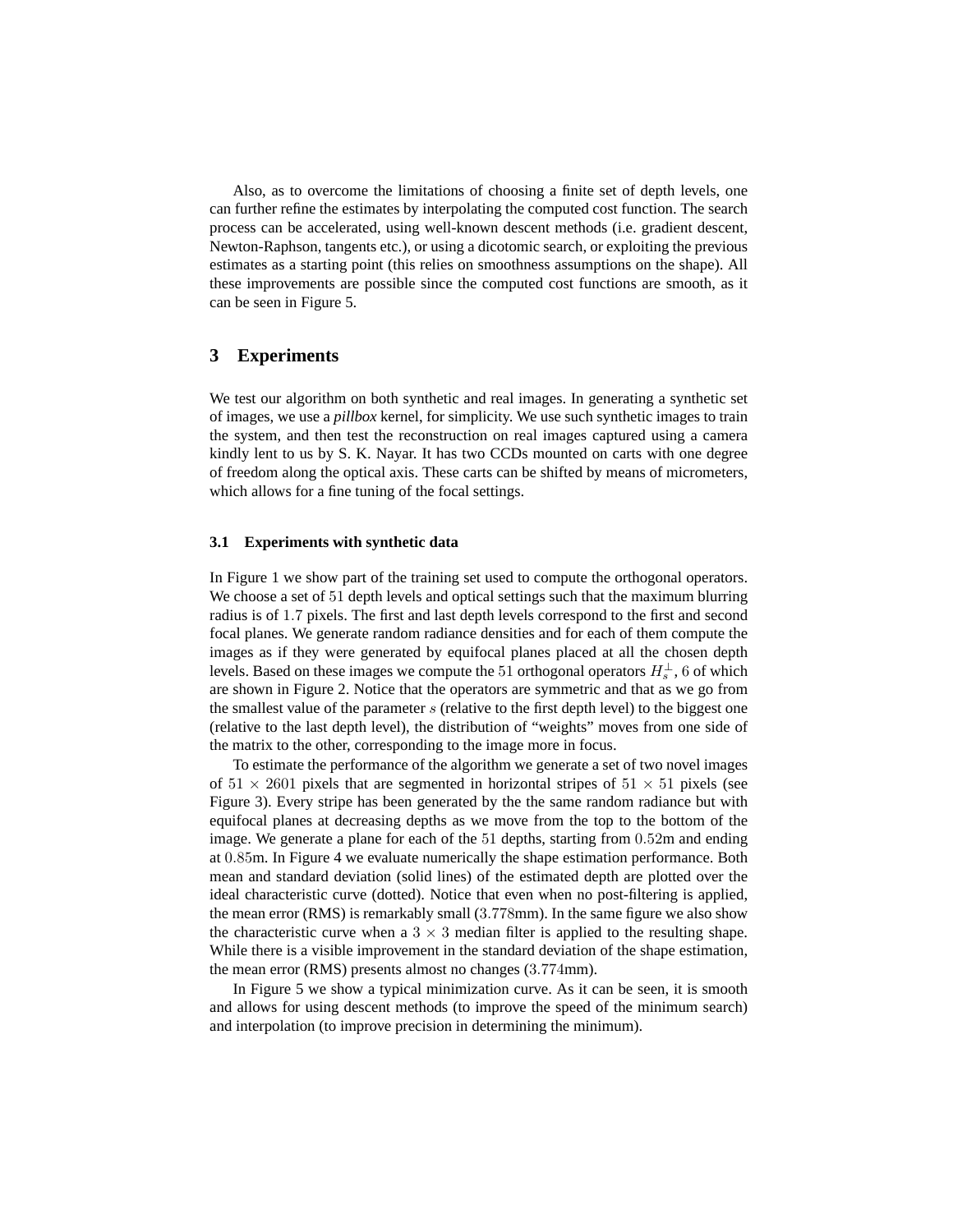

**Fig. 1.** Left: the training set for the first depth level (corresponding to blurring radii <sup>0</sup> and 1.7 pixels for the first and second image respectively). The resulting matrix has size  $98 \times 196$  pixels. Right: the training set produced with <sup>a</sup> single radiance for all the 51 depth levels (the matrix has size  $98 \times 51$  pixels).



**Fig. 2.** The operator  $H_s^{\perp}$  as it appears for few depth levels. Top: from left to right, depth levels are 1, 10 and 15, corresponding to blurring radii of (0, 1.7)pixels, (0.45, 1.25)pixels and  $(0.66, 1.04)$  pixels respectively, where with  $(b1, b2)$  we mean the blurring radius b1 is for the near focused image and the blurring radius b2 for the far focused one. Bottom: from left to right, depth levels are 20, 35 and 40, corresponding to blurring radii of (0.85, 0.84)pixels, (1.3, 0.38)pixels and  $(1.45, 0.25)$  pixels. Notice that as we go from left to right and from top to bottom, the weights of the operators move from one side to the other, corresponding to which of the images is more focused.

#### **3.2 Experiments with real data**

In order to test the robustness of the proposed algorithm, we train it on synthetic images as described above, and then use it on real images obtained with two different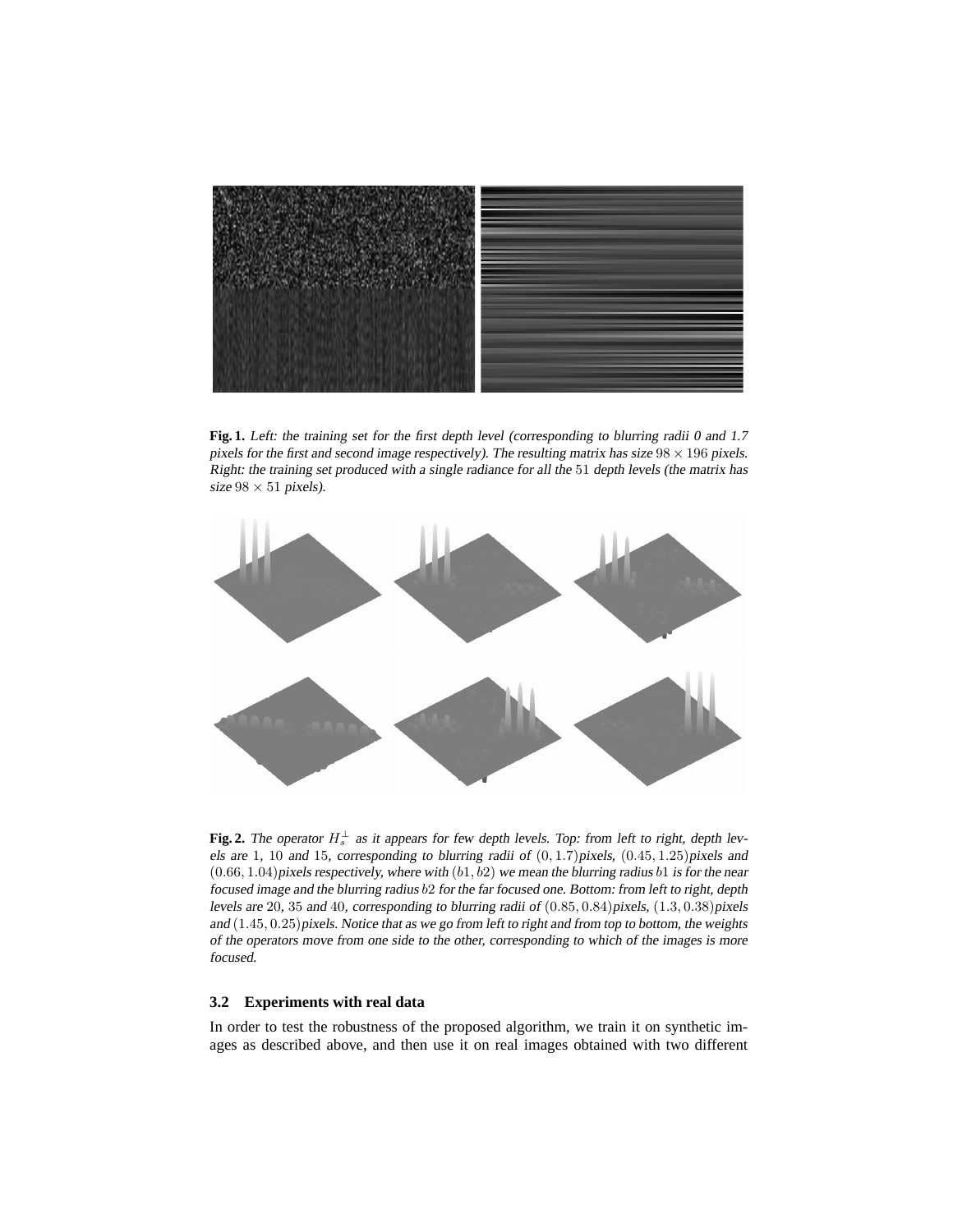

**Fig. 3.** Test with simulated data. Left and Middle: two artificially generated images are shown. The surface in the scene is <sup>a</sup> piecewise constant function (a stair) such that each horizontal stripe of  $51 \times 51$  pixels corresponds to an equifocal plane. Depth levels decrease moving from the top to the bottom of the images. Top-Right: gray-coded plot of the estimated depths. Darker intensities mean large depths values, while lighter intensities mean small depth values. Bottom-Right: mesh of the reconstructed depths after a  $3 \times 3$  pixels median filtering (re-scaling has been used for ease of visualization).

cameras. In the first data set we capture images using an 8 bits camera made of two independently moving CCDs, with focal length of 35mm and lens aperture of  $F/8$ . Figure 6 shows the two input images and the relative depth reconstruction. The far focused plane is at 0.77m while the near focused is at 0.70m. Windows of  $7 \times 7$  pixels have been chosen. Figure 7 shows an experiment with the second data set (provided to us by S. K. Nayar) of a scene captured with a different camera. The focal length is of 25mm and the lens aperture of  $F/8.3$ . Even though no ground truth is available to compare to the reconstructed surface, the shape has been qualitatively captured in both cases.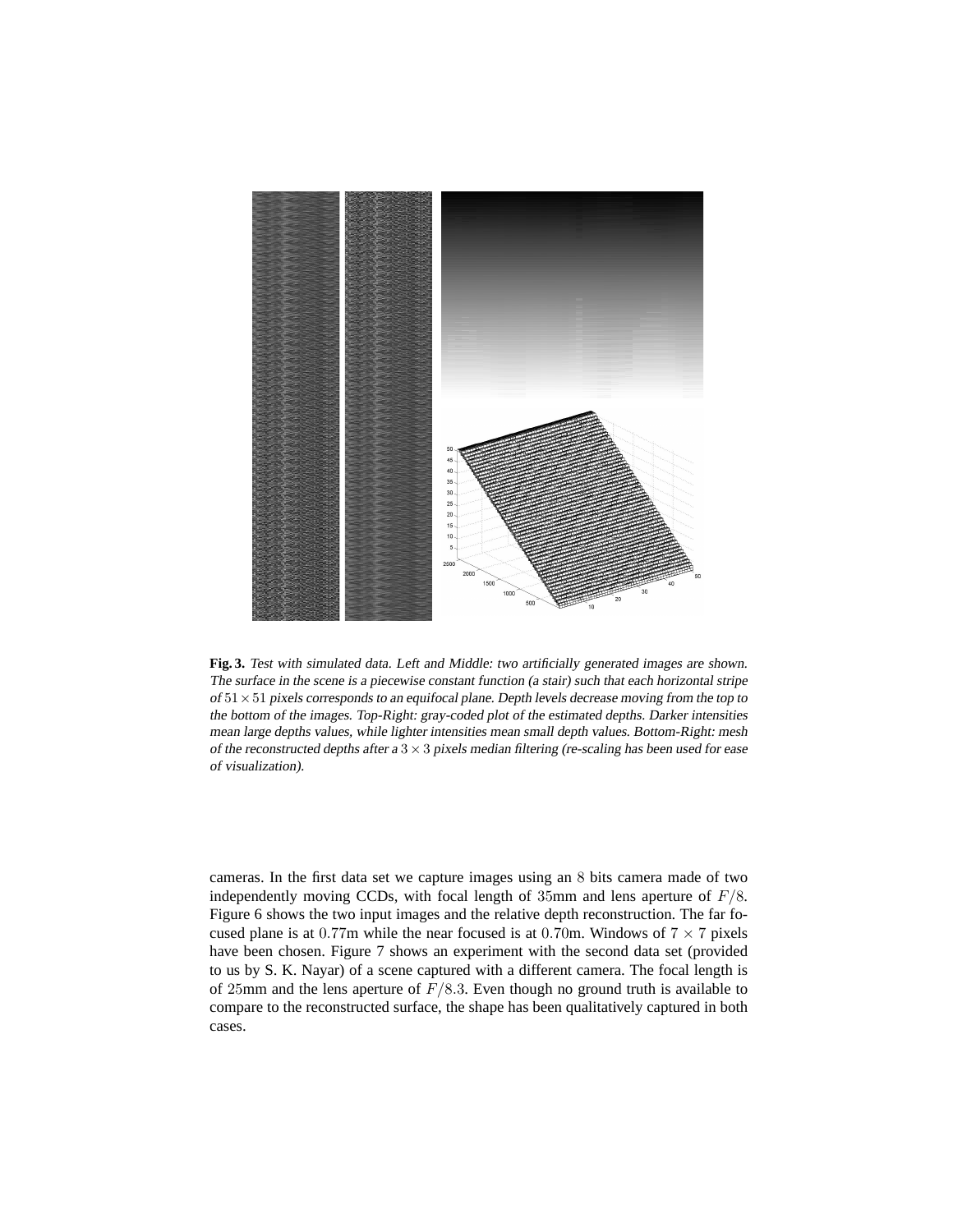

**Fig. 4.** Performance test. Left: evaluation of mean and standard deviation of the depth reconstruction. Right: evaluation of mean and standard deviation of the depth reconstruction after a  $3 \times 3$ pixels median filtering. Notice that the mean error (RMS) over all depths both with or without pre-filtering is substantially low (3.778mm and 3.774mm respectively).



**Fig. 5.** One minimization curve. The curve is smooth and allows for fast searching methods. Also, interpolation can be employed to achieve higher precision in depth estimation.

## **4 Conclusions**

We have presented a novel technique to infer 3-D shape from defocus which is optimal in the sense of  $\mathcal{L}^2$ . We construct a set of linear operators  $H_s^{\perp}$  (matrices) *learning* the left null space of blurred images through singular value decomposition. This set of orthogonal operators is used to estimate shape in a second stage, computing the cost function  $||H_s^{\perp}I||$  for each  $H_s^{\perp}$  and novel input images *I*. Then, depth is determined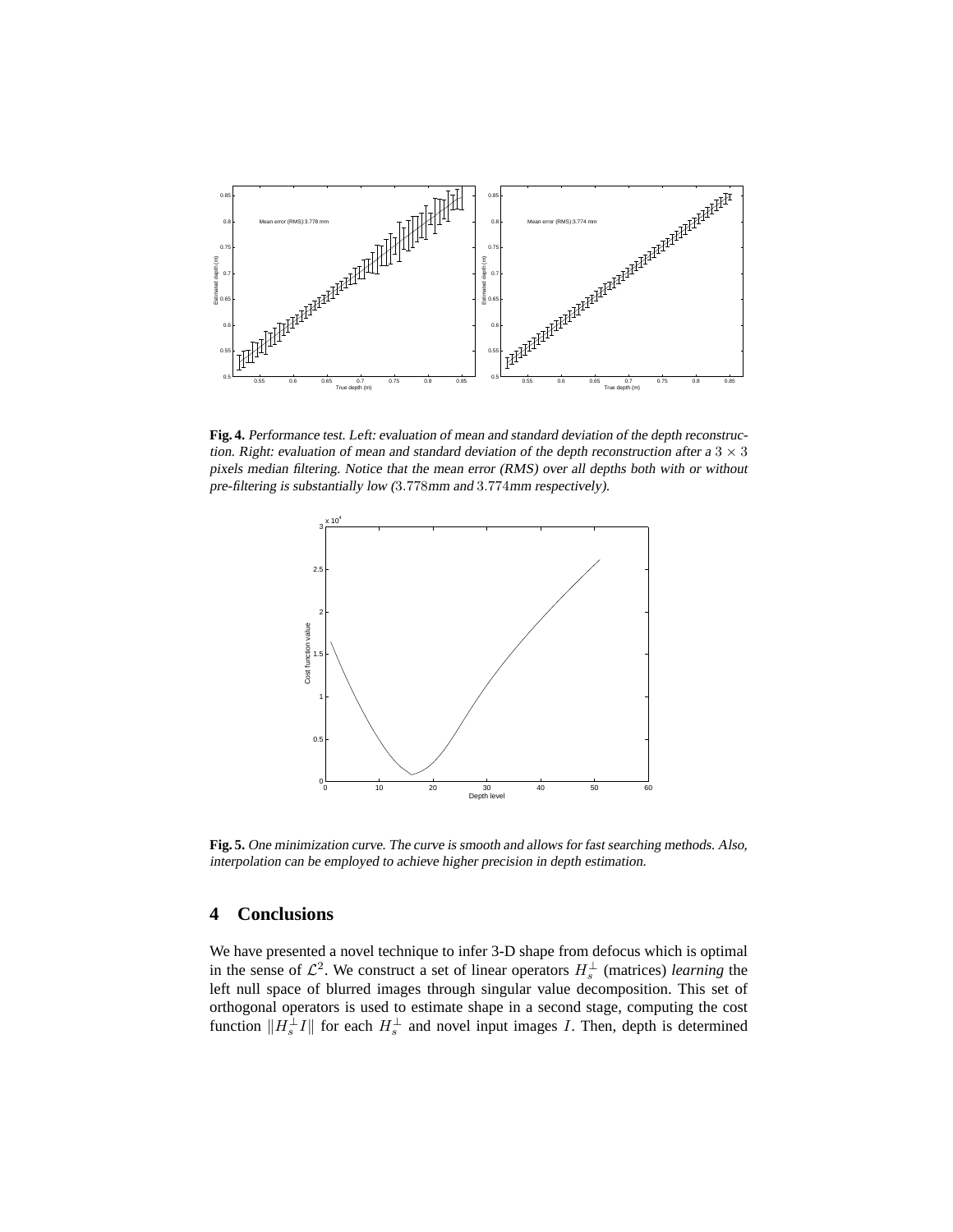

**Fig. 6.** First set of real images. Top: the two input images (of size 640×480 pixels). The left image is near focused (at 0.70m), while the right one is far focused (at 0.77m). Bottom-Left: gray-coded plot of the estimated depths. Dark intensities map to large depths, while light intensities map to small depths. Notice that where the radiance is too poor (for example inside the vase), depth recovery is not reliable. Bottom-Right: smoothed 3-D mesh of the reconstructed surface.

performing a simple minimization of the residual value. The algorithm is robust, since operators learned via simulated data can be used effectively on real data, and it does not entail any choice of basis or discretization of the radiance distribution. Furthermore, the rank of the orthogonal operators provides an estimate of the intrinsic dimensionality of the radiance distribution in the scene.

### **References**

- 1. A. N. Rajagopalan and S. Chaudhuri. A variational approach to recovering depth from defocused images. *IEEE Transactions on Pattern Analysis and Machine Intelligence*, 19, (no.10):1158–64, October 1997.
- 2. W. Boothby. *Introduction to Differentiable Manifolds and Riemannian Geometry*. Academic Press, 1986.
- 3. S. Chaudhuri and A. N. Rajagopalan. *Depth from defocus: a real aperture imaging approach.* Springer Verlag, 1999.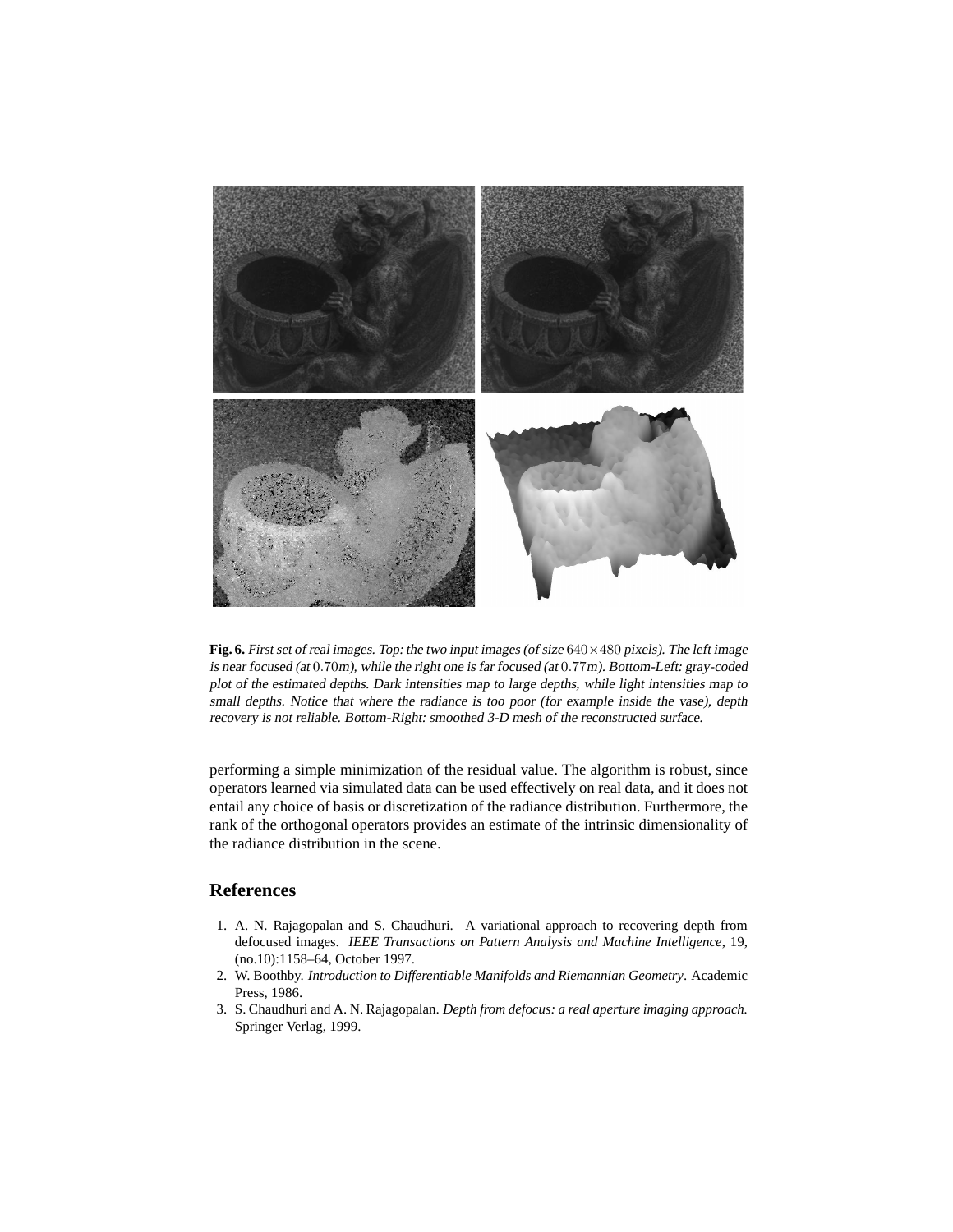

Fig. 7. Second set of real images (provided to us by S. K. Nayar). Top: the two input images (of size  $320 \times 480$  pixels). The left image is near focused (at  $0.53$ m), while the right one is far focused (at 0.87m). Bottom-Left: gray-coded plot of the estimated depths. Notice that where the radiance is too poor and the surface is far from being an equifocal plane (bottom of the table), depth recovery is not reliable. Bottom-Right: smoothed 3-D mesh of the reconstructed surface.

- 4. J. Ens and P. Lawrence. An investigation of methods for determining depth from focus. *IEEE Trans. Pattern Anal. Mach. Intell.*, 15:97–108, 1993.
- 5. P. Favaro and S. Soatto. Shape and reflectance estimation from the information divergence of blurred images. In *European Conference on Computer Vision*, pages 755–768, June 2000.
- 6. G. Golub and V. Pereyra. The differentiation of pseudo-inverses and nonlinear least-squares problems whose variables separate. *SIAM J. Numer. Anal.*, 10(2):413–532, 1973.
- 7. R. A. Jarvis. A perspective on range finding techniques for computer vision. In *IEEE Trans. on Pattern Analysis and Machine Intelligence*, volume 2, page 122:139, March 1983.
- 8. H. Jin and P. Favaro. A variational approach to shape from defocus. In *Proc. of the European Conference on Computer Vision*, volume in presss, May 2002.
- 9. S. Nayar and Y. Nakagawa. Shape from focus. *IEEE Trans. Pattern Anal. Mach. Intell.*, 16(8):824–831, 1994.
- 10. A. Pentland. A new sense for depth of field. *IEEE Trans. Pattern Anal. Mach. Intell.*, 9:523– 531, 1987.